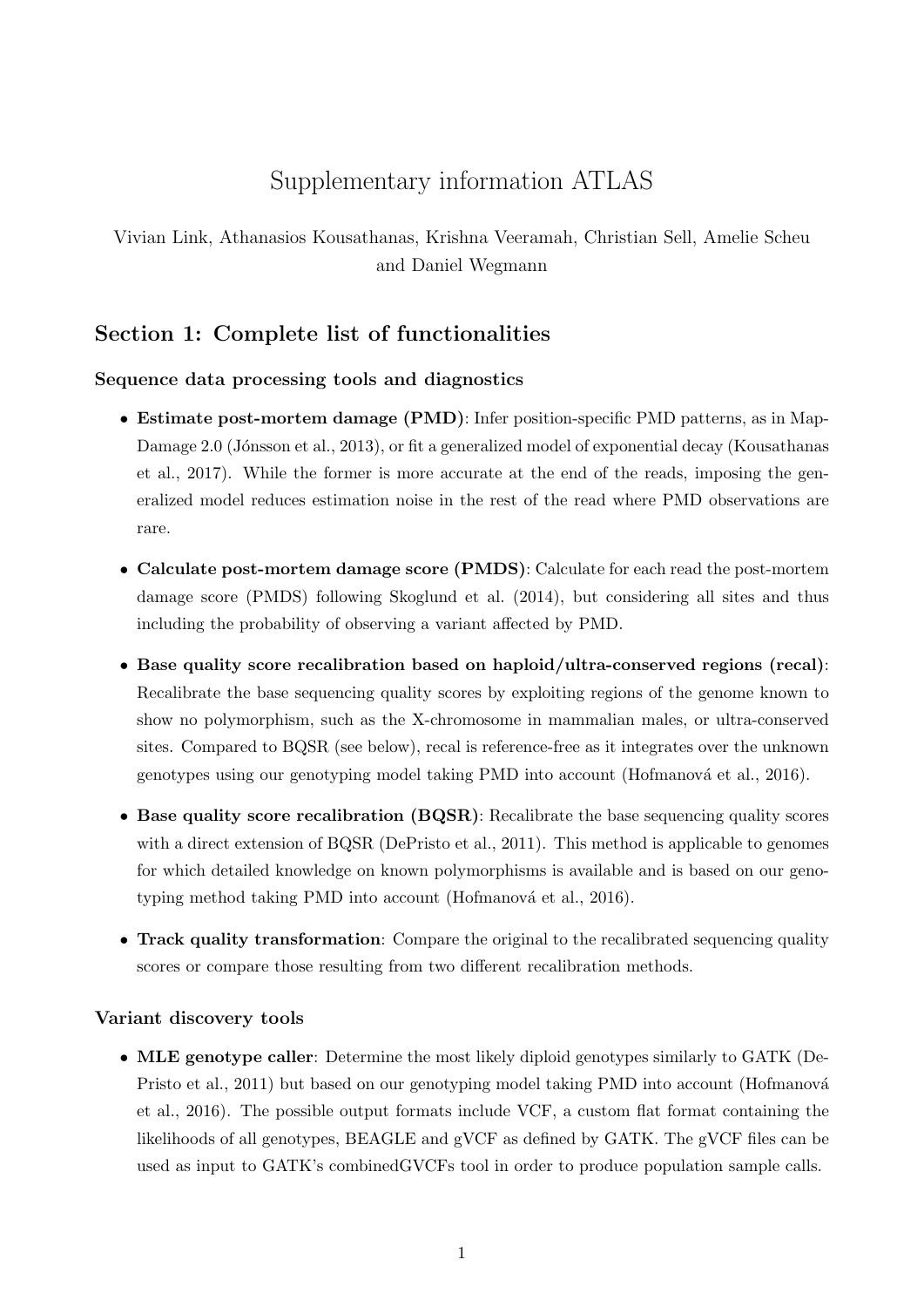- Bayesian genotype caller: Determine the diploid genotypes with the highest posterior probabilities using our genotyping model taking PMD into account (Hofmanová et al., 2016). This bayesian caller uses the expected heterozygosity  $(\theta)$  estimates and base compositions of non-overlapping genomic windows as a prior, inferring them on-the-fly (Kousathanas et al., 2017). The output formats include VCF, a custom flat format containing the posterior probabilities of all genotypes, BEAGLE and gVCF as defined by GATK. The gVCF files can be used as input to GATK's combinedGVCFs tool in order to produce population sample calls.
- Bayesian allele presence caller: For samples with very low sequencing depth identify the alleles with the most evidence to be present based on our genotyping model taking PMD into account (Hofmanová et al., 2016). This caller uses the same prior as the Bayesian genotype caller. The haploid genotype posterior probabilites can be produced in VCF or a custom flat format containing the posterior probabilities of all alleles.

## Population genetic methods

- Estimate heterozygosity  $(\theta)$ : Estimate local heterozygosity in a genomic region by accounting for the uncertainty of the local genotypes and PMD (Kousathanas et al., 2017).
- PSMC input file: Produce pairwise sequentially Markovian coalescent (PSMC) model input files following Li and Durbin (2011) by calculating the genotype likelihoods with our genotyping model taking PMD into account (Hofmanová et al., 2016).

## Auxiliary tools

- Produce recalibrated BAM file: Generate a BAM file containing the recalibrated quality scores by taking the PMD patterns and recalibration parameters generated by ATLAS into account. The probability of PMD can further be added to the sequencing error rate and thus reflected in the quality scores, following mapDamage  $2.0$  (Jónsson et al., 2013).
- Pileup: For each genomic position determine the sequencing depth, the identity of the bases covering it following Li et al. (2009) and the product of all base observation probabilities given each genotype, which are calculated based on our genotyping model taking PMD into account (Hofmanová et al., 2016).
- Classify single-end sequencing reads by length: The probability of PMD depends on a nucleotide's distances from the fragment ends. These distances are known for paired-end and single-end sequencing reads spanning the entire fragment, but not for single-end reads shorter than their fragment. ATLAS thus implements this functionality to classify single-end reads accordingly in order to infer PMD patterns independently for both groups.
- Merge paired reads: Merge mates from paired-end sequencing by inserting 'N' when the reads do not overlap and choosing the bases with higher quality scores when they do.
- Downsample: Downsample BAM files by removing reads.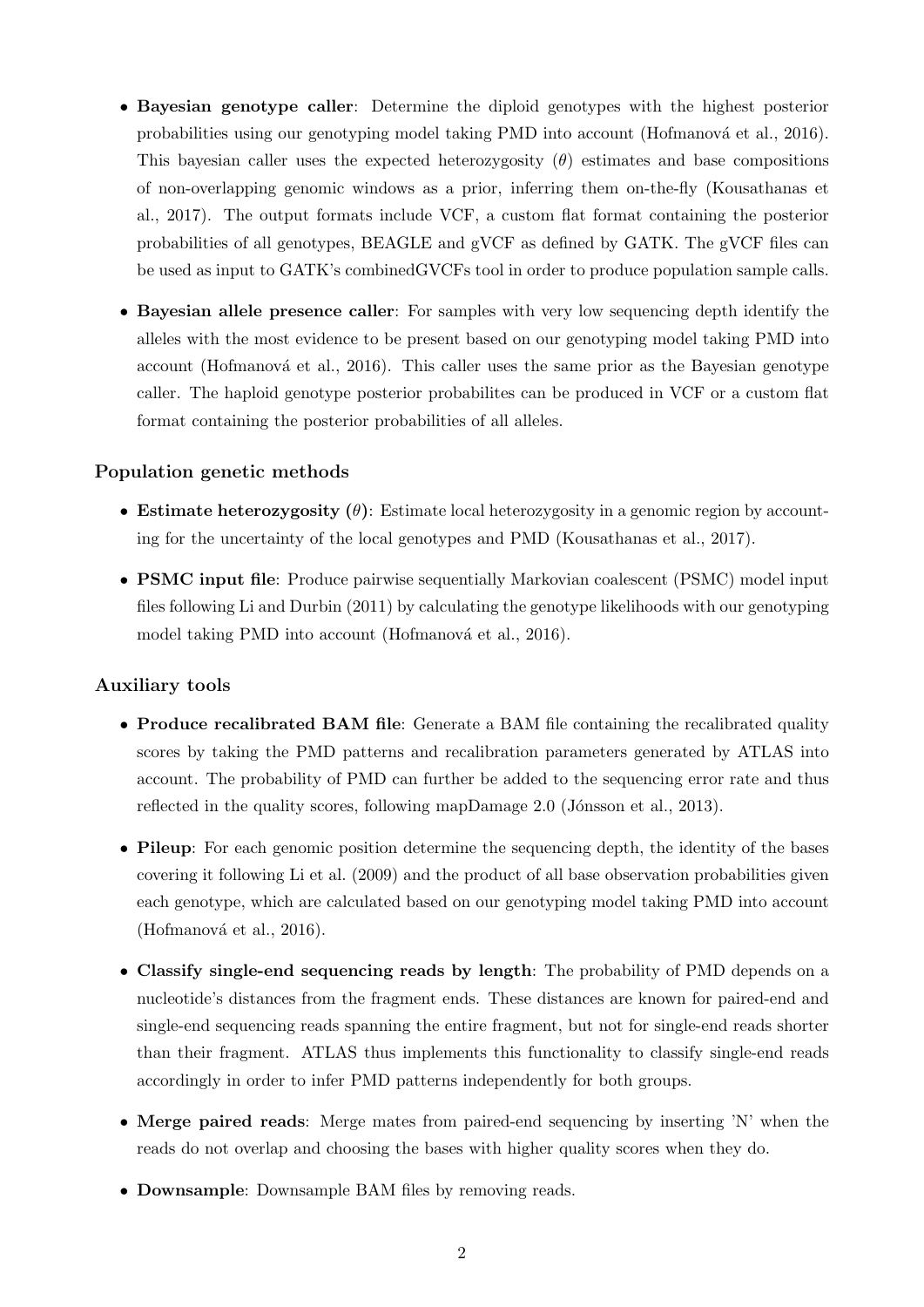- Merge read groups: Merge specified read groups and produce a new BAM file.
- Calculate coverage: Calculate mean sequencing depth of BAM file.
- Calculate coverage per window: Calculate mean sequencing depth for non-overlapping genomic regions.

# Section 2: Pipeline for paired-end data

Step 1: Inferring PMD patterns. For paired-end sequencing data the fragment lengths are known and the PMD patterns can be inferred directly from the original BAM file without having to classify the reads according to length.

Step 2: Recalibrating base quality scores. This step does not differ from the single-end pipeline in the main text.

Step 3: Merging paired-end mates. A merging step is necessary to remove overlapping sequencing data from paired mates, which is redundant for the variant discovery or population genetic tools. When the paired mates are overlapping, the recalibrated sequencing quality scores are used to decide on which base to keep.

Step 4: Inferring PMD patterns for merged reads. The PMD patterns have to be re-estimated since the reads are now longer.

Step 5: Applying the variant discovery/population genetic tool of choice. This step does not differ from the single-end pipeline in the main text.

# Section 3: Parameters used with the different programs

## **GATK**

BaseRecalibrator: default parameters PrintReads: default parameters HaplotypeCaller:

- –ERC BP RESOLUTION
- –doNotRunPhysicalPhasing
- $\text{-min\_base\_quality\_score}$  1
- $\bullet$  -standard min confidence threshold for calling 0
- -standard\_min\_confidence\_threshold\_for\_emitting 0
- -minPruning 1 (only for increased sensitivity for supplementary Figure 1)
- -minDanglingBranchLength 1 (only for increased sensitivity for supplementary Figure 1)

# ATLAS

## BQSR:

• minEpsFactors 0.01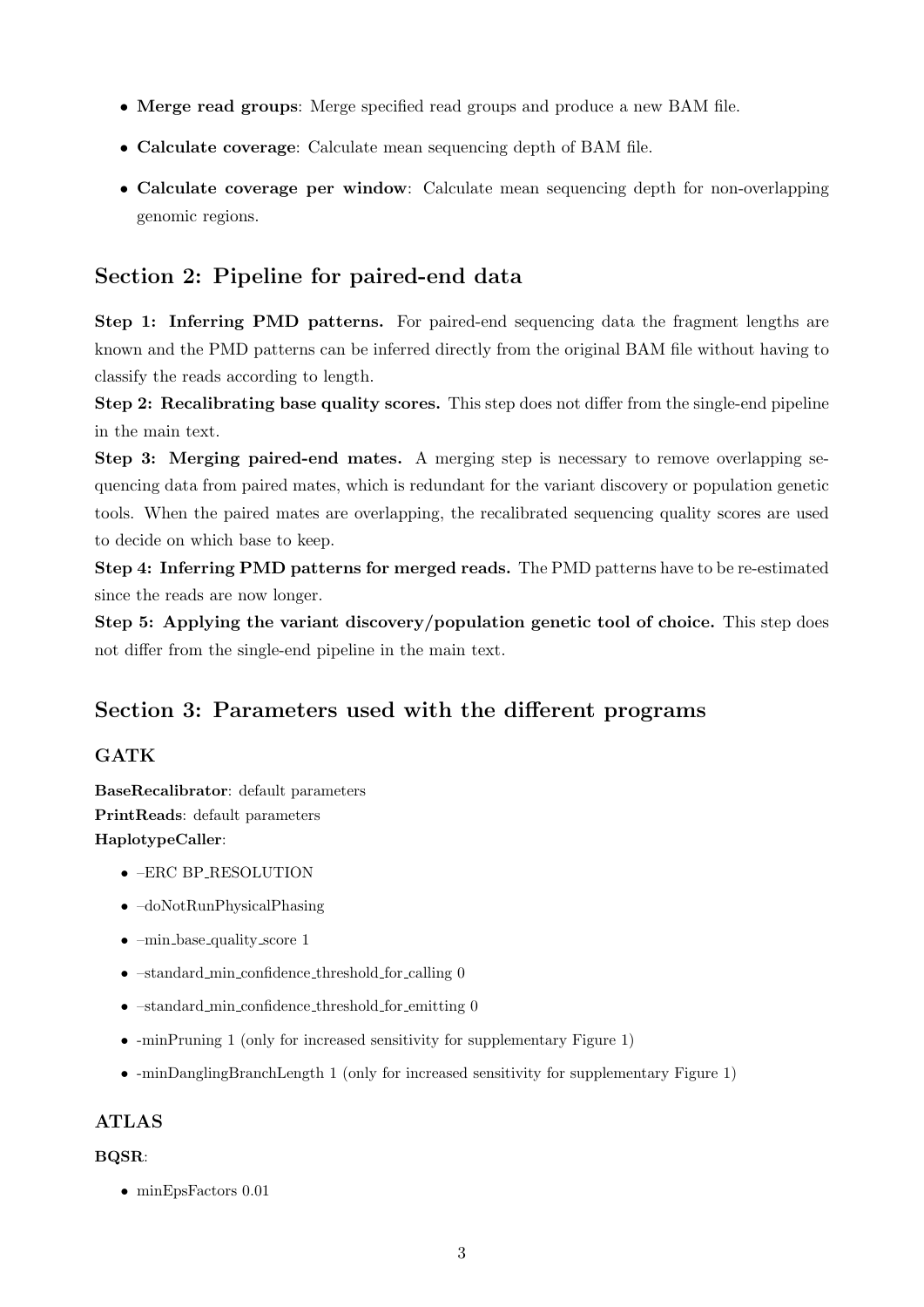• minEpsQuality 0.0001

#### callMLE:

- gVCF
- printAll

For the rest of the ATLAS pipeline the default parameters were used.

#### mapDamage 2.0

–rescale in order to print BAM file with quality scores adjusted for post-mortem damage

# Section 4: Accuracy with increased sensitivity of GATK

Since the greatest difference between ATLAS and GATK was that GATK disregards many sites, we tried to reduce the depth it requires to produce calls and to increase its sensitivity towards variants by running the HaplotypeCaller with parameters -minPruning 1 and -minDanglingBranchLength 1. Figure 1 shows that the number of sites GATK left uncalled in the presence of sequencing depth barely changed compared to the analysis with default parameters (main text Figure 1). The error rate, however, greatly increased, which is probably why the developers warn from changing the default values of these parameters.



**Figure 1:** Fraction of alleles not called or wrongly called at sites with sequencing depth  $> 0$  in a simulated chromosome of 10Mb. ATLAS was run with the default parameters while GATK was run with -minPruning 1 and -minDanglingBranchLength 1 to increase sensitivity. The calls are classified according to the underlying true genotype ( $Ref=reference$  allele,  $Alt=alternative$  allele).

# References

- DePristo, M. et al. (2011). "A framework for variation discovery and genotyping using next-generation DNA sequencing data." In: Nat. Genet. 43.
- Hofmanová, Z. et al. (2016). "Early farmers from across Europe directly descended from Neolithic Aegeans". In: Proc. Natl Acad. Sci. USA 113.